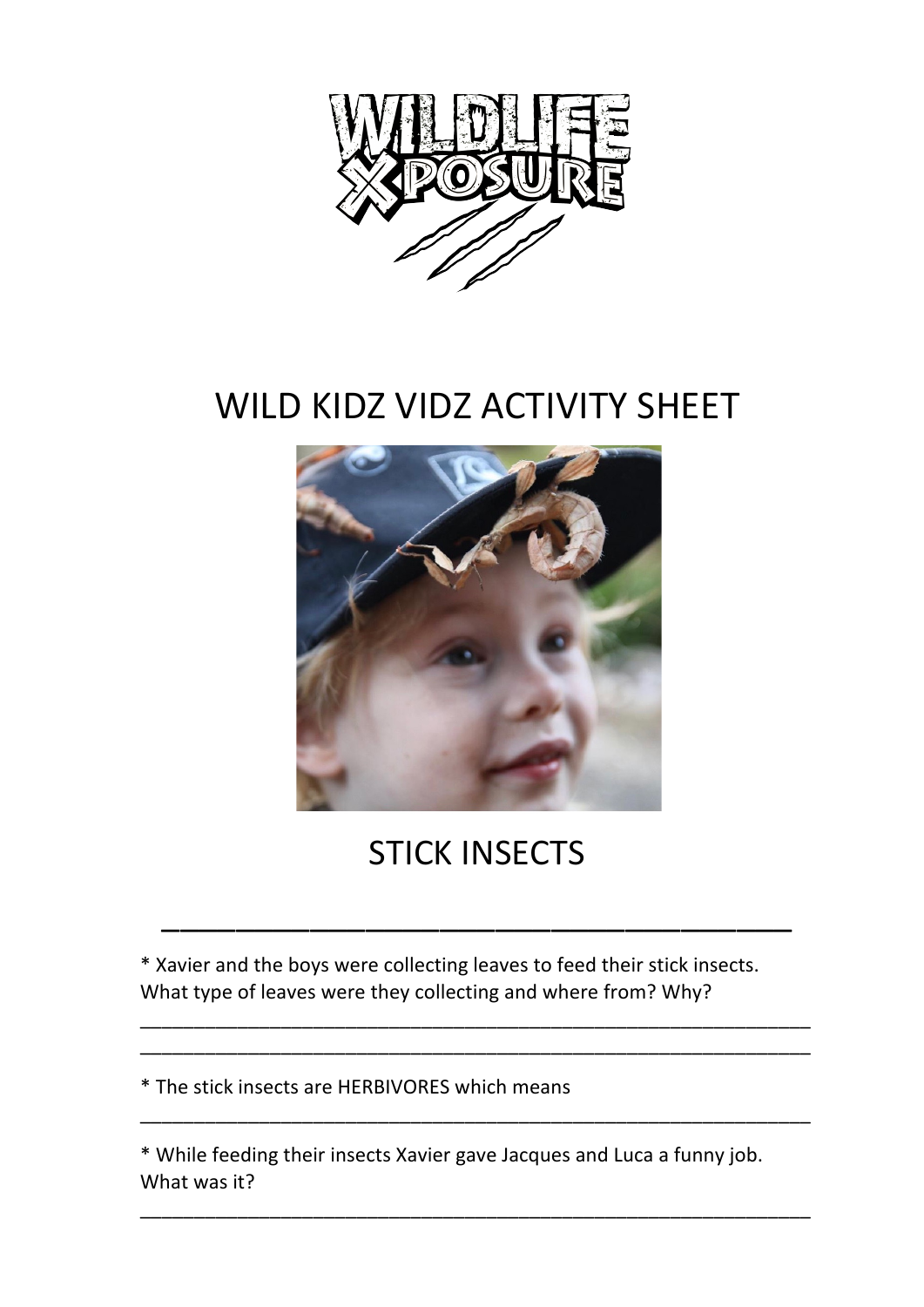|  |  |  |  |  |  |  |  |  |  | * Did you hear what the baby stick insects are called? |
|--|--|--|--|--|--|--|--|--|--|--------------------------------------------------------|
|--|--|--|--|--|--|--|--|--|--|--------------------------------------------------------|

\* Male vs Female: Which one is the bigger?

\*Which one can fly? \_\_\_\_\_\_\_\_\_\_\_\_\_\_\_\_\_\_\_\_\_\_\_\_\_\_\_\_\_\_\_\_\_\_\_

\*Which one MIMICS a scorpion's tail as a defence?

\* Why are some different colours? 

\_\_\_\_\_\_\_\_\_\_\_\_\_\_\_\_\_\_\_\_\_\_\_\_\_\_\_

\_\_\_\_\_\_\_\_\_\_\_\_\_\_\_\_\_\_\_

\* What are the main features of creatures we call insects? 

Legs? \_\_\_\_\_\_\_\_\_\_\_\_\_\_\_\_\_\_\_\_ Body sections? \_\_\_\_\_\_\_\_\_\_\_\_\_\_\_\_ Antennae? \_\_\_\_\_\_\_\_\_\_\_\_

\_\_\_\_\_\_\_\_\_\_\_\_\_\_\_\_\_\_\_\_\_\_\_\_\_\_\_\_\_\_\_\_\_\_\_\_\_\_\_\_\_\_\_\_\_\_\_\_\_\_\_\_\_\_\_\_\_\_\_\_\_\_ \_\_\_\_\_\_\_\_\_\_\_\_\_\_\_\_\_\_\_\_\_\_\_\_\_\_\_\_\_\_\_\_\_\_\_\_\_\_\_\_\_\_\_\_\_\_\_\_\_\_\_\_\_\_\_\_\_\_\_\_\_\_

Vertebrate or Invertebrate?  $\rule{1em}{0.15mm}$  with an E\_O\_K\_L\_T\_N,

which means they have a state of the state of the state of the state of the state of the state of the state of the state of the state of the state of the state of the state of the state of the state of the state of the sta

\* Insects are also part of the animal kingdom known as ARTHROPODS. 

\_\_\_\_\_\_\_\_\_\_\_\_\_\_\_\_\_\_\_\_\_\_\_\_\_\_\_\_\_\_\_\_\_\_\_\_\_\_\_\_\_\_\_\_\_\_\_\_\_\_\_\_\_\_\_\_\_\_\_\_\_\_

\_\_\_\_\_\_\_\_\_\_\_\_\_\_\_\_\_\_\_\_\_\_\_\_\_\_\_\_\_\_\_\_\_\_\_\_\_\_\_\_\_\_\_\_\_\_\_\_\_\_\_\_\_\_\_\_\_\_\_\_\_\_ \_\_\_\_\_\_\_\_\_\_\_\_\_\_\_\_\_\_\_\_\_\_\_\_\_\_\_\_\_\_\_\_\_\_\_\_\_\_\_\_\_\_\_\_\_\_\_\_\_\_\_\_\_\_\_\_\_\_\_\_\_\_

\_\_\_\_\_\_\_\_\_\_\_\_\_\_\_\_\_\_\_\_\_\_\_\_\_\_\_\_\_\_\_\_\_\_\_\_\_\_\_\_\_\_\_\_\_\_\_\_\_\_\_\_\_\_\_\_\_\_\_\_\_\_ \_\_\_\_\_\_\_\_\_\_\_\_\_\_\_\_\_\_\_\_\_\_\_\_\_\_\_\_\_\_\_\_\_\_\_\_\_\_\_\_\_\_\_\_\_\_\_\_\_\_\_\_\_\_\_\_\_\_\_\_\_\_

What did Xavier tell us about this group?

Jacques was keen to have some stick insects as pets in his room.

\* What did he need so he could have them there as pets?

\* What would he need to do to keep them healthy?

\* Have you ever collected insects to keep and observe for a bit? Maybe a cicada like Luca found on his holiday, or a cricket or two? Make sure to avoid any that might bite!

\*Would you like to have stick insects as pets in your bedroom? Why?